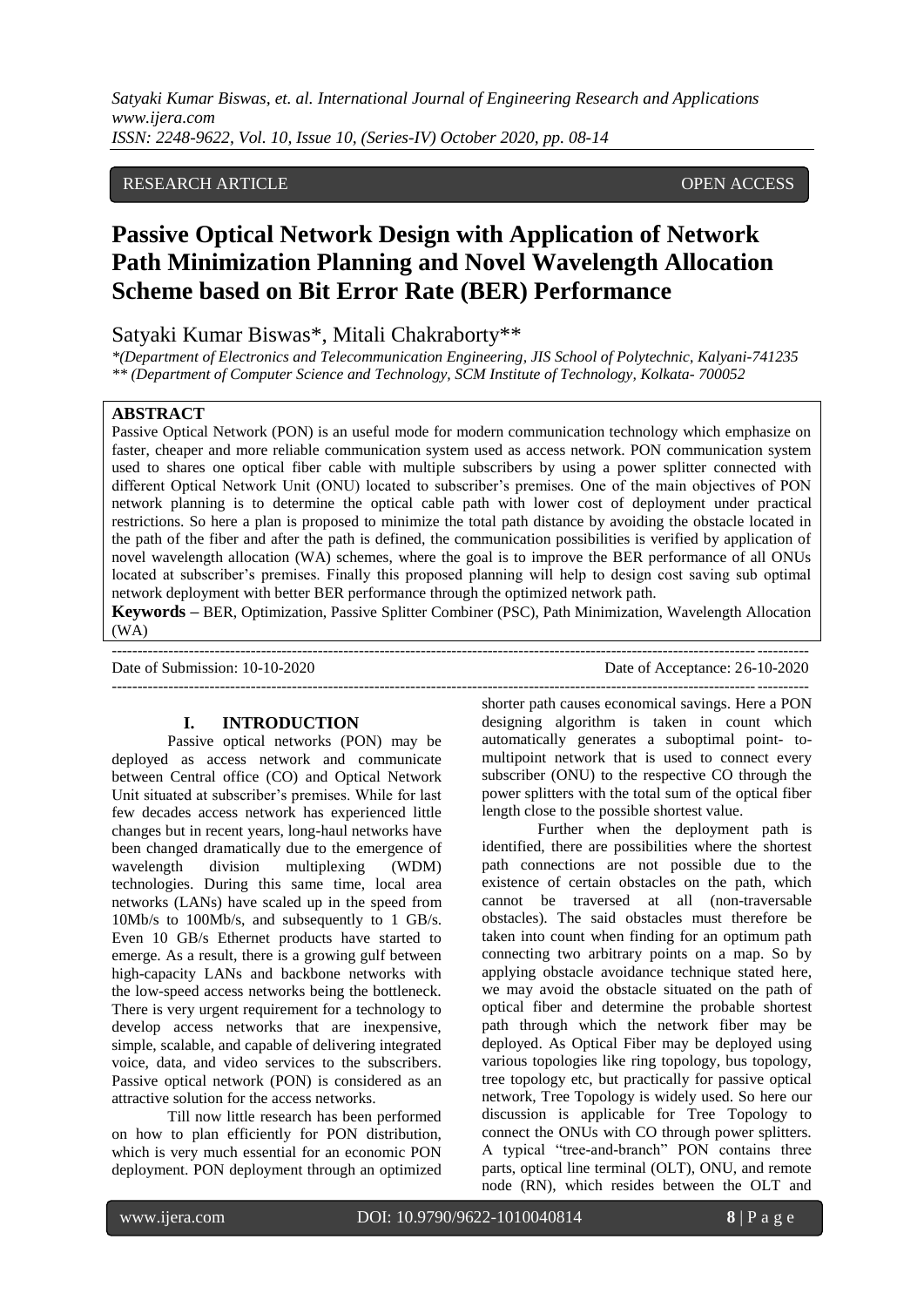ONUs, and also referred to as the local exchange or CO. Wavelength-Division Multiplexing (WDM) is applied to exploit vast bandwidth capacity of fibers, the Arrayed-Waveguide Grating (AWG) is deployed in the RN, serving as a passive wavelength router. Power splitters could be placed after the AWG in RN, or it may be inserted in the drop section to increase the capacity by enabling the statistical sharing of bandwidth in single wavelength among multiple ONUs. For the PON system in general, the loss of power and inter-channel crosstalk characteristics of AWG at different channels (synonymous with wavelengths, with each channel/wavelength emerging from a unique AWG output port) experience different amount of signal attenuations, leading to different bit-error rate (BER) at the receiver end.

The central channel performs better than the side channels. On the other side, the difference of distance in the drop section varies significantly from ONU to ONU which could cause difference in received powers and to the BER too. A far-away located ONU may have worse BER figure than an ONU closer to the RN. An ONU-distance-aware (ODA) scheme will be effective to be used in the short-term scenario to achieve the lowest average BER. In this scheme, first we sort the ONUs according to their distance to RN, and then allocate wavelengths in the order of decreasing distance. Always allocating the best wavelength that is available to the ONU being considered; so an ONU could not be allocated a worse wavelength than that ONUs closer to the RN. The ODA scheme is also capable to balance the BER among ONUs and reduce the variance as it compensates the far-away ONUs with better wavelength channels. By verification of the BER performance of proposed path, the path will be finalized. If BER performance is good, it is all right to finalize the rout otherwise the path is rejected and new path need to be found.

## **II. OPTIMIZATION PROCESS FOR OPTICAL PATH**

2.1 Network Diagram using K-nearest neighbor algorithm

The K-nearest neighbor (KNN) algorithm is a powerful technique which is applicable to the algorithmic study of geometric problems [1]. Suppose that *N* number of points (*p1, p2,…, pN*), are randomly generated, in a two-dimensional plane to mark the ONU, located at the remote node, and if all the N points are allocated in the same plane along with *M* number of points indicating location of splitters (*s1, s2,..., sM*) and the position of CO is predetermined, such that each N will be connected with CO through their nearest M point by single fiber path and the Total Euclidean distance among

each and every N points with CO becomes minimum, the result is partition of the plane into *M*areas (where  $M < N$ ). As we use tree topology, so in most of the case the position of the splitter will be located at almost the centre of each region. In nearest neighbor techniques variants for multi-label classification, regression, and semi supervised learning settings allow its application to the classification of remote nodes located at different distance over a two dimensional geometric plane.

#### 2.2 Introduction to Classification and KNN Classifier

2.2.1 Classification

This is the problem to predict discrete class labels for unlabeled pattern or different remote nodes based on observations. Let  $f(x_1, y_1), \ldots, (x_N, y_N)$  $y_N$ } be the set of observations of *q*-dimensional patterns where

 $\chi = {\chi}^N_i{}_{i=1} \Box$  **R**q, and the corresponding set of labels or location of splitter are  $\gamma = {\gamma_i}^N_{i=1}^N$  **R**<sub>*d*</sub>. The goal of classification is to calculate a functional model

*f* that allows a reasonable prediction of class label *y'* for an unknown pattern or distribution of remote nodes **x***'*. Remote Nodes without labels should be assigned to the labels.

## 2.2.2 KNN Classifier

Nearest neighbor classification which is also known as K-nearest neighbors (KNN), is based on the idea that the nearest patterns of remote node to a target pattern or the distribution of remote node **x'**, for which we seek the label, deliver useful label information. KNN assigns the class label of the majority of the K-nearest remote node in data. For this purpose, we have to be able to define a similarity measure in data space. In  $R_{q}$ , it is reasonable to employ the Minkowski metric (P-norm)

$$
||\mathbf{x}' - \mathbf{x}_j||^{p} = \left(\sum_{i=1}^q |(\mathbf{x}_i)' - (\mathbf{x}_i)_j|^p\right)^{1/p} \tag{1}
$$

The Euclidean distance for  $p = 2$ . In the case of binary classification, the label set  $Y = \{1, -1\}$  is employed, and KNN is defined as:

 $f_{KNN}$  (x') = +1 if  $\Sigma_i \in N_{K(X)}$  Yi  $\geq 0$ ; otherwise -

$$
f_{KNN}(\mathbf{x}') = -1 \text{ if } \Sigma_{\mathbf{i} \in \mathbf{N}(\mathbf{X}')} \mathbf{Y} \mathbf{i} \le 0 \tag{2}
$$

With the neighborhood size *K, and* with the set of indices *Nk* **(x')** of the K-nearest patterns. The choice of *K* defines the *locality* of KNN.

## 2.3 The Proposed Algorithm

In many cases, both ends of every path where the optical fiber cable may be deployed are restricted by PSC location, existing network resources (trenches, aerial lines, etc.), and obstacles (both traversable: and non traversable like roads, green-field areas, etc.) Keeping this restriction under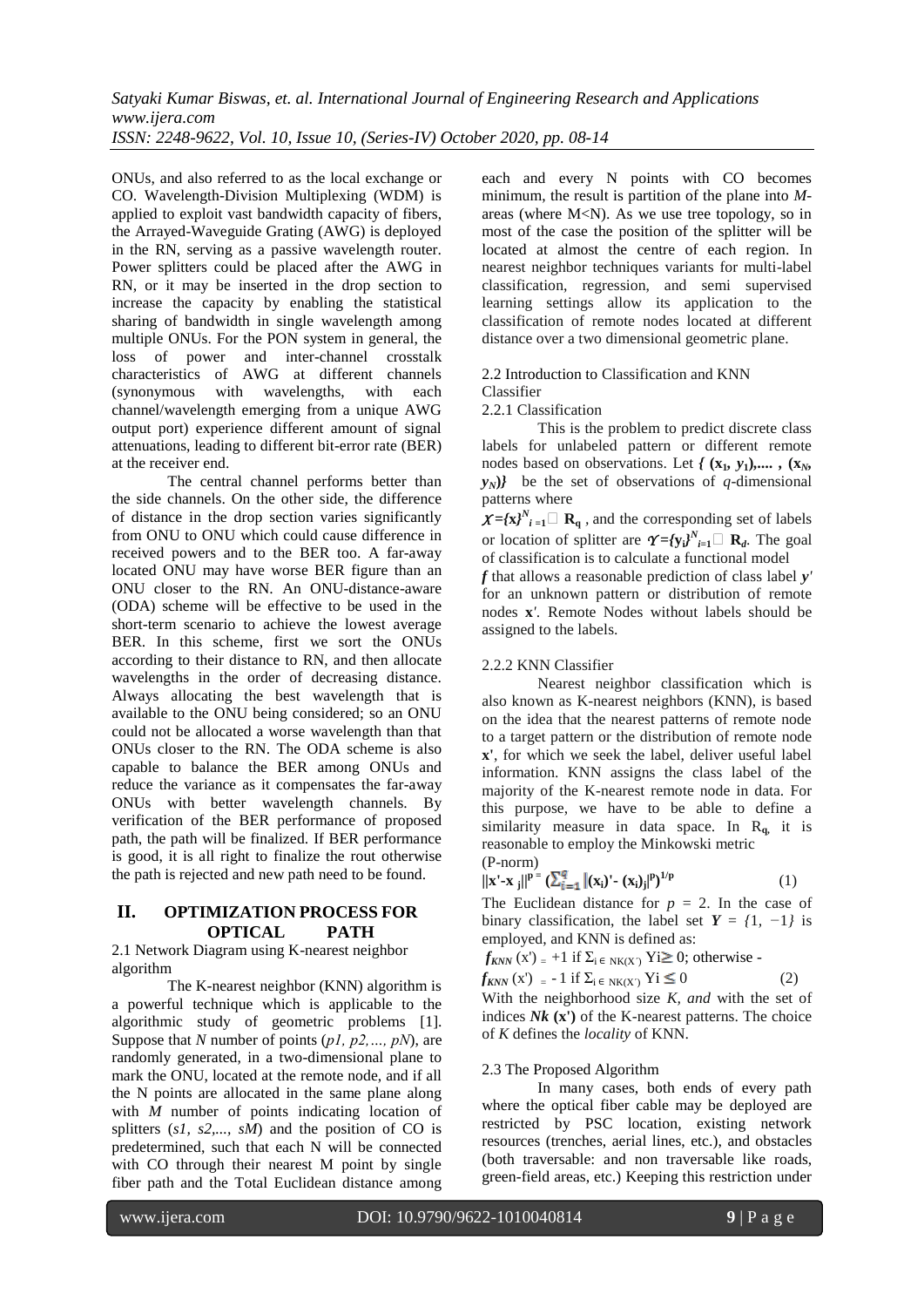consideration, the network designer need to design the PON cable root plan with the objective that the sum of the optical fiber length should be as short as possible.

This problem can be modeled as a suboptimal network designing problem in a given graph *G (N, M)*. In this graph *G*, the set of nodes *N* and points of splitter *M* are used to represent the locations of ONU and splitters respectively. Moreover, the network planner has to consider the splitting ratio of the optical splitter *N splitter* and the maximum allowable length of an aerial lead-in line

*L* <sub>max</sub> that connects the optical splitter and subscriber. We are considering *L max* because good BER figure for better communication depends on length of the optical fiber. [4] Therefore, these parameters are also taken into count.

The input parameters of the proposed algorithm are listed in TABLE I

**TABLE 1:** Input parameters of proposed algorithm

| <b>Parameter</b> | <b>Description</b>                     |
|------------------|----------------------------------------|
| G(N,M)           | Set of ONU points and set of           |
|                  | probable location of splitters.        |
| $\boldsymbol{k}$ | This number decides how many           |
|                  | neighbors (where neighbors are         |
|                  | defined based on the distance          |
|                  | metric) influence the classification.  |
|                  | This is usually an odd number if       |
|                  | the number of classes is 2. If $k=1$ , |
|                  | then the algorithm is simply called    |
|                  | the nearest neighbor algorithm.        |
| $N$ splitter     | The splitting ratio of the optical     |
|                  | splitter.                              |
| $L$ max          | The maximum allowable length of        |
|                  | an optical fiber /aerial lead-in line. |

The main challenge here is to avoid the obstacle (if any) situated in the path of the optical fiber deployment, which can be performed by following method

## 2.4 Obstacle avoidance

A large part of the practical network deployments need to be carried out in densely populated areas where the shortest path connections are not always possible due to the existence of certain obstacles, which cannot be traversed at all (non-traversable obstacles) or can be traversed but at a cost which is higher when compared with a standard deployment of a new optical fiber cable route. Now the said obstacles must to be taken into account when looking for an optimum path connecting two arbitrary points on a map. First, we need to build a networking map consisting different

nodes. Now obstacles that may exist between any two points or more in the map. If there are obstacles obstructing the direct path connection between two points, we get those from the diagram and decide which will be bypassed and which will be traversed (Fig. 1). Next, we build a convex hull using Graham scan process containing vertices of the obstacles we chose to bypass and the points we want to connect (Fig. 2). We then choose the shorter of the paths along the convex hull shaped figure between the two points (Fig. 3).







figure 2





2.5 ONU-distance-aware (ODA) scheme

 In this scheme, first need to sort the ONUs according to their distance to RN, and then allocate wavelengths in the order of decreasing distance. Always to allocate the best wavelength available for the ONU to be considered; so an ONU could not be allocated a worse wavelength than that ONUs closer to the RN. The ODA scheme is capable to balance the BER among ONUs and it helps to reduce the variance as it compensates the far-away ONUs with better wavelength channels. The BER performance of any channel depends on the signal power received in any port and the power received by any port may be calculated as:

$$
P^i_{sig} = L_f \left( d_{feeder} + d^i_{drop} \right) L_p L_S G P_t \tag{1}
$$

Where  $P^i_{\text{sig}}$  is the signal power at the i-th port

- $L_f$  is the insertion loss at the feeder section
	- $L_p$  is the propagation loss per kilometer
- L<sub>s</sub> is the loss at the drop section
	- $d_{\text{feeder}}$  is the distance of the feeder section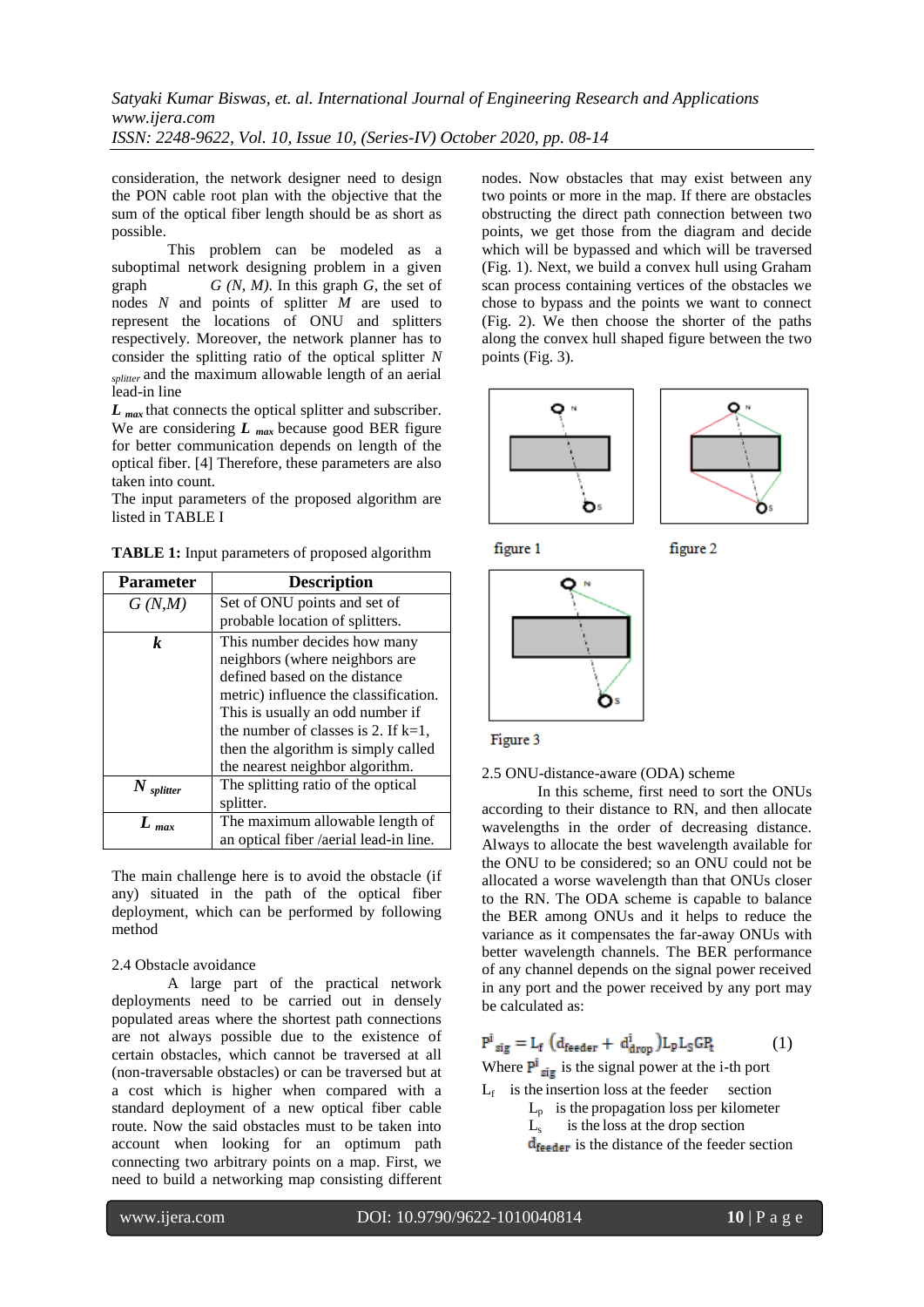*ISSN: 2248-9622, Vol. 10, Issue 10, (Series-IV) October 2020, pp. 08-14*

 is the distance of the drop section for i-th  $d^1_{drop}$ port

$$
G \quad \text{is the Gain}
$$

 $\mathbf{P}_t$  is the transmission power

Noise variance for transmission of '0' and '1' are:<br> $6^2 = 6^2 + 6^2$  (4)

$$
6_0^2 = 6_{th_0}^2 + 6_{sh_0}^2
$$
\n
$$
6_1^2 = 6_{th_1}^2 + 6_{sh_1}^2
$$
\n(5)

Where  $\mathbf{6}_{\text{th}}$  is noise variance due to thermal noise, and

 $\mathbf{6}_{\text{sh}}$  is noise variance due to shot noise.

The decision threshold set at the receiver end is:  
\n
$$
I_{th} = \left[ \frac{R_{\lambda}P^{i}{}_{sig}6_{0} + \epsilon R_{\lambda}P^{i}{}_{sig}6_{1}}{(6_{0} + 6_{1})} \right]
$$
\n(6)

Where  $\mathbf{R}_{\lambda}$  is the photodetector responsivity  $(R<sub>1</sub> = 0.8)$  and  $\epsilon$  is the laser extinction ratio  $\epsilon = 0.1$ 

The BER at the receiver end may be computed as follow:

$$
BER = \frac{1}{4} \begin{bmatrix} erf c \left[ \frac{R_{\lambda}P^{i}{}_{sig} - I_{th}}{\sqrt{26}_{1}} \right] + \\ + erf c \left[ \frac{I_{th} - \epsilon R_{\lambda}P^{i}{}_{sig}}{\sqrt{26}_{0}} \right] \end{bmatrix}
$$
 (7)

So to obtain a suboptimal point to multipoint (P2mP) network which connects each subscriber"s ONU to the corresponding OLT at CO with the total sum of optical fiber cable length close to the shortest path, the following process may be followed:

**Step 1:** Construct a network graph, with the assumption of the locations of ONU are random and that of the splitter and COs are fixed.

**Step 2:** Apply K-nearest neighbor algorithm where the shortest path distance of the ONU with the splitter is considered. In this process, the graph is separated into sub-graph(s), where each sub- graph is a set of remote nodes and location point of splitters. In most of the cases splitters are almost centrally located in a region.

**Step 3:** Calculate the shortest paths between the central office and every optical splitter in the subgraph and determine the route to each splitter.

**Step 4:** Check the connecting shortest path and if any obstacle is there, the path may be modified by the process described in the section of obstacle avoidance, after which the probable shortest path is possible to determine.

**Step 5:** Check the BER performance through communicating path from CO to ONU, if BER performance is poor for any proposed path, allocate proper wavelength for communication through the allocated route.

**Step 6:** Further if the BER figure does not improve, then reject the route and proceed for the next possible route.

This will help to improve the BER performance of all ONUs, balancing their values by compensating for the far-away ONUs with better channel and by this we will obtain better communicating path with least expenses.

#### **III. SIMULATION RESULTS**

To evaluate the feasibility of the proposed algorithm here, we conducted a numerical simulation. In this evaluation, we used a graph which is constructed with 30 randomly deployed remote nodes to approximate a network consisting of power splitters. Here in the simulation we used 4 locations for power splitters. As splitters are available in the ratio up to 1:32 even more, so the number of ONU connections from each splitter do not exceeds the higher limit of

splitting ratio.

The graph is assumed to represent a set of paths where the optical fiber could be deployed. The input parameters used in the numerical simulation are listed here in Table 2.

| TABLE2: Input parameters to the simulation. |  |
|---------------------------------------------|--|
|---------------------------------------------|--|

| <b>Parameter</b> | Value that is counted in the     |
|------------------|----------------------------------|
|                  | evaluation                       |
| G(N,M)           | Graph of 30 randomly deployed    |
|                  | nodes as ONU and 04 points       |
|                  | indicating location of splitters |
|                  | in a geometric plane of 10       |
|                  | square km.                       |
| K                | 2                                |
| splitter         | 32                               |
|                  |                                  |

In this proposed algorithm, the path of optical fiber cables may be calculated, by applying the following steps -

First, we randomly placed nodes in the network as the location of the ONU in subscriber premises around a fixed CO, and the location of the splitters was placed around the CO. Two obstacles are also placed on the same plane. All plots were done on two dimensional planes. The given conditions are shown in Fig. 4(a).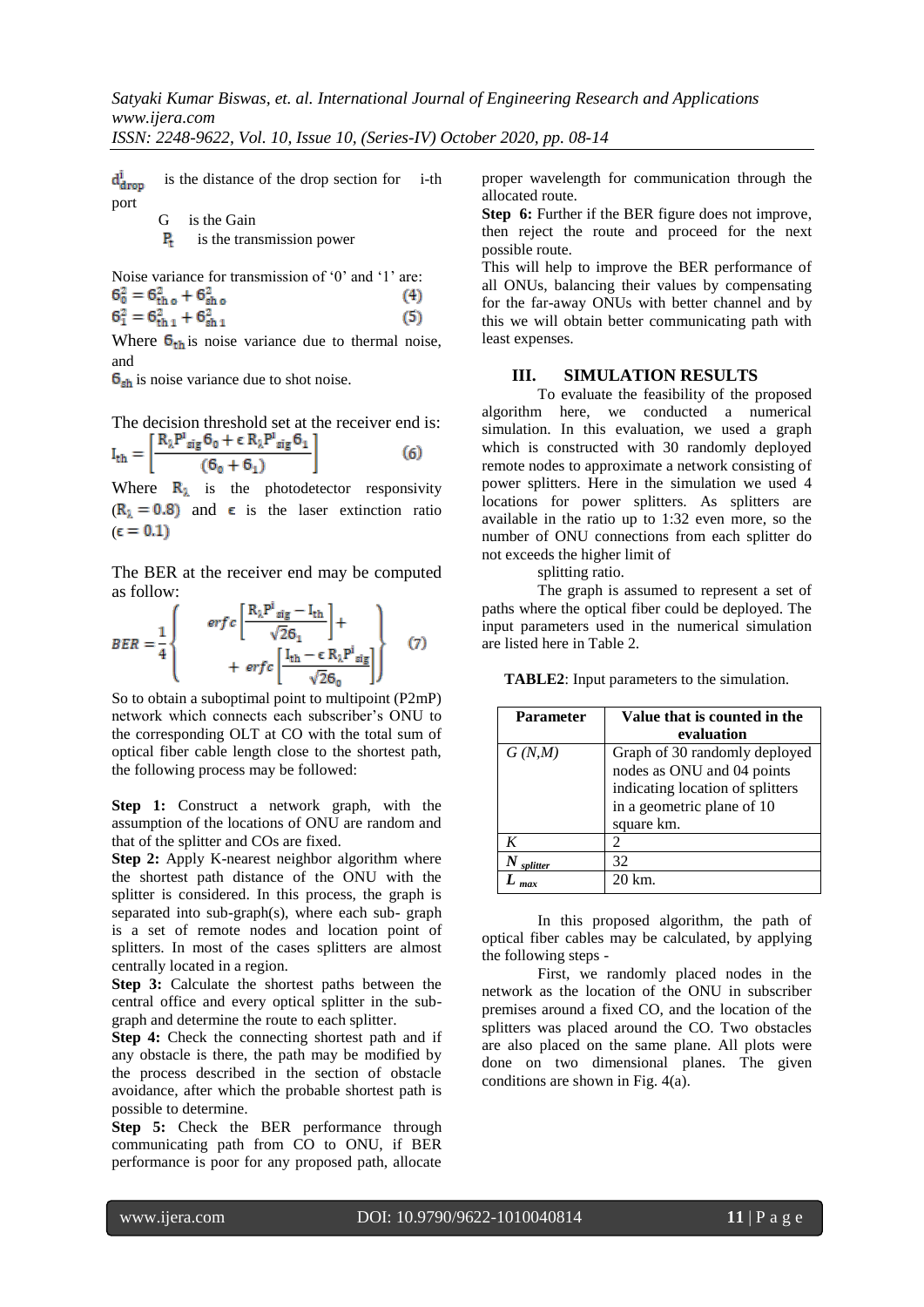



Next, we applied the K-th nearest neighbor algorithm to the network, assuming each power splitter has subscriber around it. So, the graph is separated into the sub-graphs where each sub-graph is a set of ONUs and single splitter as the result is shown in Fig. 4(b) as follows



**f**igure 4(b)

Further the ONUs are connected with Optical Splitters which is shown in Fig. 4(c) as follows





Then by applying Step 3, the shortest paths between the central office and every optical splitter in the sub-graph are determined and connected with the CO, as shown in Fig. 4(d).

For the purpose to reduce the complexity of the figure, different regions and optical splitters in subgraph are shown by different colors. Now the obstacle avoidance process is being carried out which is shown in Fig. 4(e)



**f**igure 4(e)

It is clear that the route avoiding the obstacle is determined as shown in Fig. 4(f) as follows



From this we may decide that the nodes exceeding maximum limit  $L_{\text{max}}$  is not grouped or labeled under any splitter. Finally, the optical fiber route between the CO and most ONU is determined through the desired suboptimal way.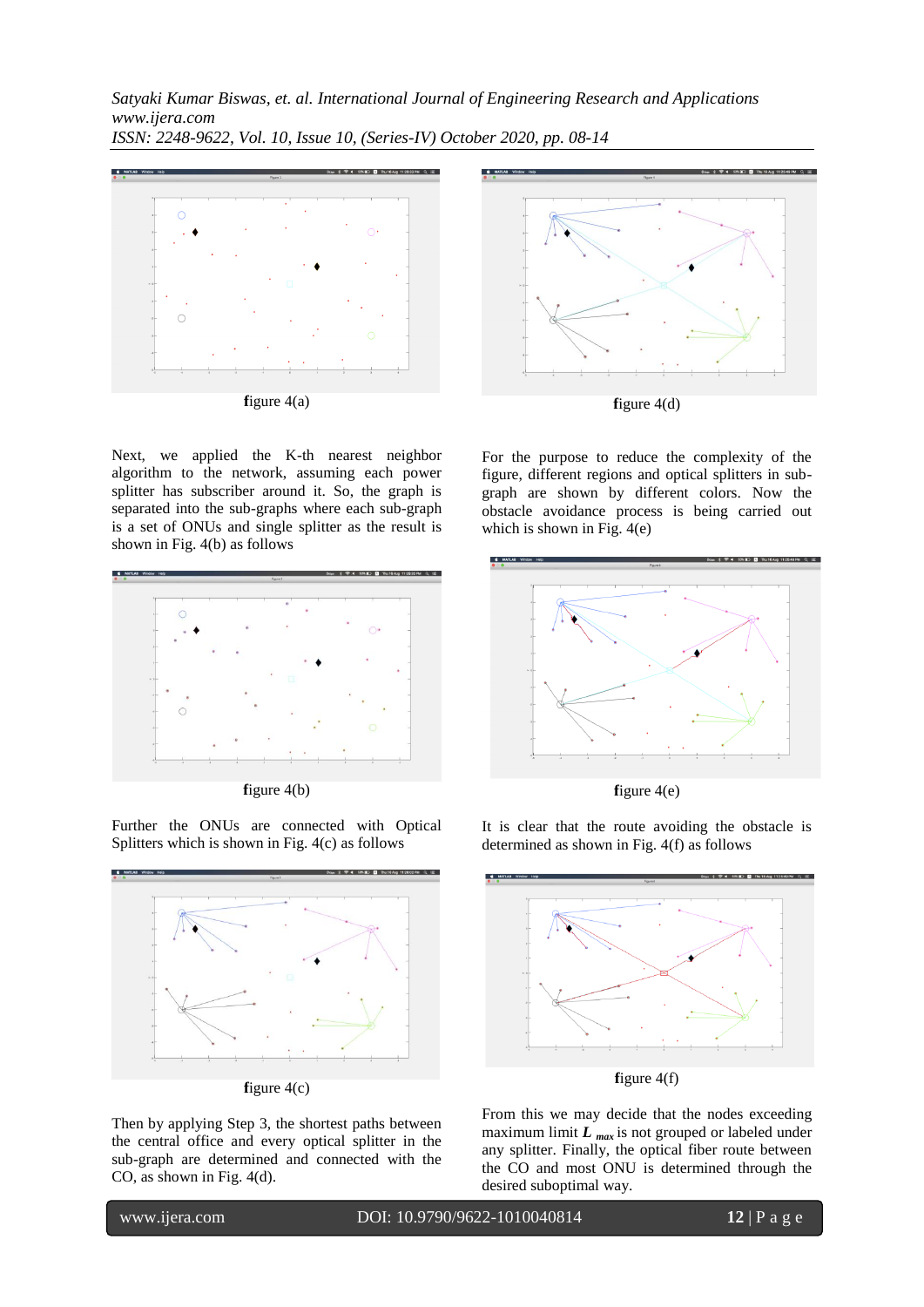Now the BER calculation needs to be carried for each ONU to CO connection path. So here BER performance for upstream direction data flow is computed for different distance with different transmitting power vs BER. The results are:



figure 5(a)**:** For 10 km distance with 09 to 10 mw transmitting power.



figure 5(b)**:** For 10 km distance with 14 to 15 mw transmitting power.



figure 5(c)**:** For 15 km distance with 09 to 10 mw transmitting power.

From the Fig. 5(a) it is clear that the BER value ranges between  $1X 10^4$  to  $4X 10^4$ . Similarly for Fig. 5(b) BER value ranges between 0 to 4.5 X  $10^{-4}$  and from Fig. 5(c) BER ranges between 0 to 0.9 X  $10^{-4}$ 



figure 5(e)**:** For 20 km distance with 09 to 10 mw transmitting power.

Transmitting Power(in mW)



figure 5(f)**:** For 20 km distance with 11 to 12 mw transmitting power.